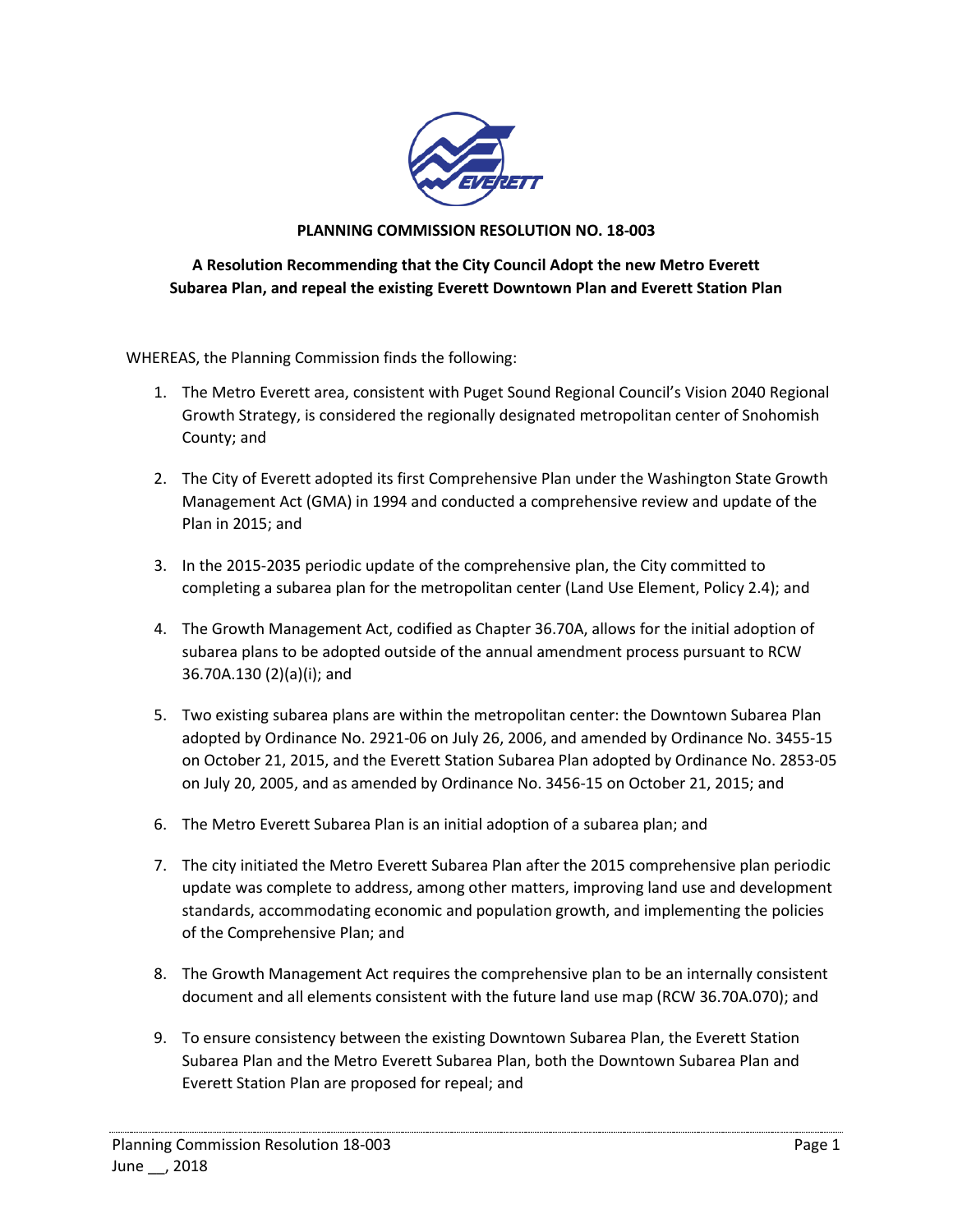- 10. The City completed an analysis of existing conditions and market in the Metro Everett area; and
- 11. The City prepared a public participation plan for Everett's Metropolitan Center, reviewed by the City's Planning Commission on February 2, 2016, which described the goal and approaches to engage public participation, and made that public participation plan available on the city's project website at [www.everettwa.gov/metro;](http://www.everettwa.gov/metro) and
- 12. The city implemented the public participation plan over more than two years, including efforts such as: questionnaires and surveys, various public events, and open houses; presentations to neighborhood organizations, the Council of Neighborhoods, the Historical Commission, the Cultural Arts Commission, the Planning Commission, the City Council, the Brownfields Advisory Committee, the Everett Station District Alliance, the Parks Board, the Transportation Advisory Committee, the Tree Committee; design charrette with local business owners and public officials; developer's forum with industry leaders; presentations to service clubs; project website information and electronic notification system; press releases and media coverage in print, TV and radio; and
- 13. Direct mailings were sent to property owners inviting them to participate in the development of the vision for Metro Everett at an Open House on May 9, 2016; and
- 14. Direct mailings were sent to property owners for the April 28, 2018 open house meetings to review the draft plan and development regulations; and
- 15. The Planning Commission conducted public briefings on August 1, 2017, September 5, 2017, October 3, 2017, October 17, 2017, February 6, 2018, and May 15, 2018, to discuss and consider the Metro Everett Subarea Plan; and
- 16. The City has reviewed the potential environmental impacts of the proposed amendments pursuant to the State Environmental Policy Act (SEPA), with an Addendum to the Draft and Final Environmental Impact Statements for the City of Everett 10-Year Update to the Growth Management Comprehensive Plan and Regulations issued in 2015; and
- 17. The city provided Snohomish County, the cities of Mukilteo and Marysville, as well as tribal governments and other agencies with interest in the city, an opportunity to review and comment on the amendments to identify any issues of consistency or concern; and
- 18. Public notice and opportunity to comment on these amendments was provided through electronic and mail notice to interested parties, a legal notice of public hearing published in the Everett Herald on May 16, 2018, notice to the Washington State Department of Commerce on May 14, 2018, and a public hearing held by the Planning Commission on June 5, 2018;

And, WHEREAS, the Planning Commission concludes the following: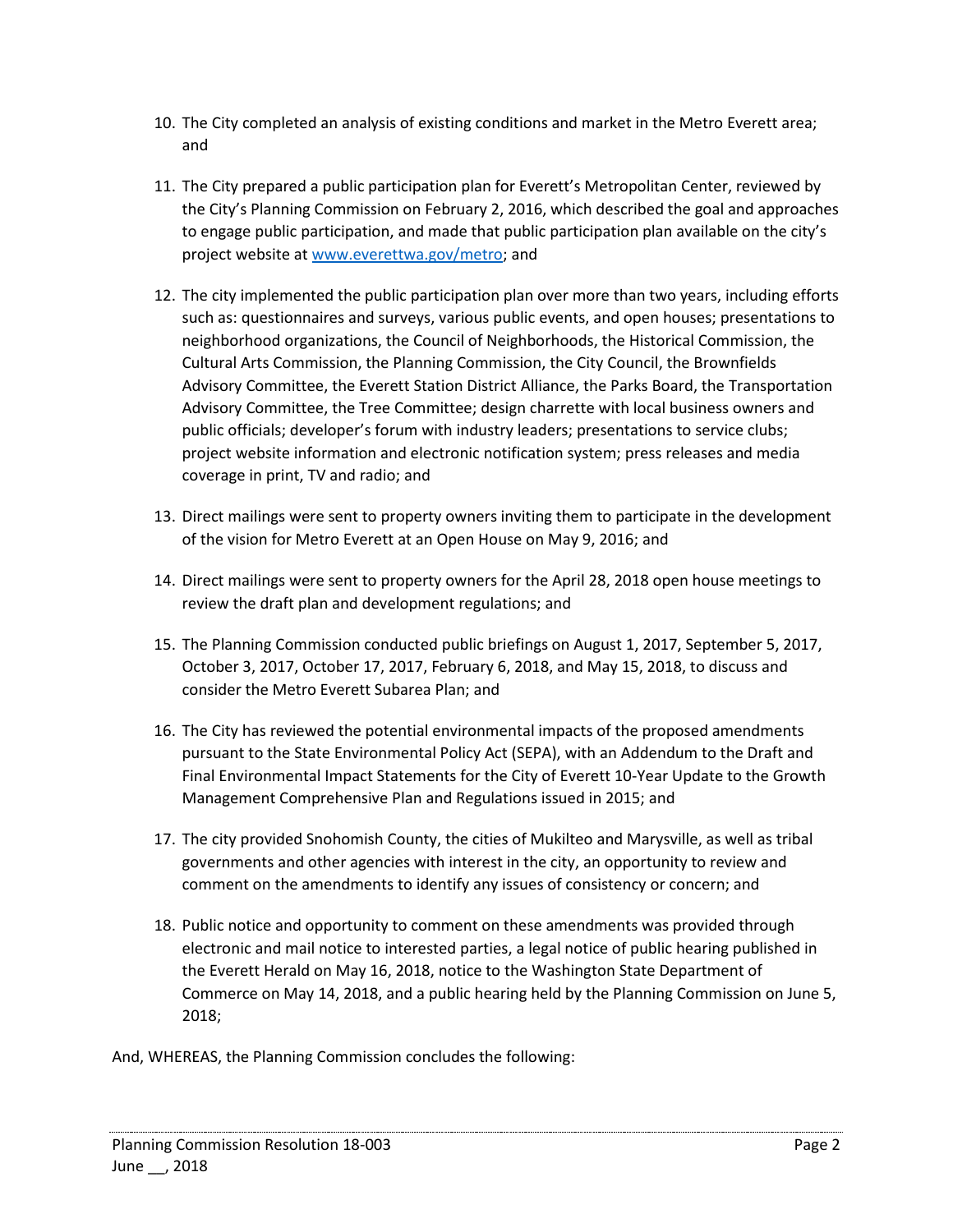- 1. The City has conducted a thorough and appropriate public participation process to generate interest and solicit feedback concerning the Metro Everett Subarea Plan; and
- 2. City staff has conducted detailed inventory and analysis of existing conditions and projected needs, and consideration of redevelopment strategies for Metro Everett; and
- 3. City staff has prepared the Metro Everett Subarea Plan as a subarea plan of the Everett comprehensive plan that is consistent with the existing policies of the city's comprehensive plan, as required by RCW 36.70A.080(2); and
- 4. The proposed subarea plan promotes a more desirable growth pattern for the City and the Everett Community; and
- 5. The proposed subarea plan bears a substantial relation to public health, safety or welfare; and
- 6. The proposed subarea plan promotes the best long term interests of the Everett community; and
- 7. The proposed subarea plan will not create a probable significant adverse environmental impact and would not require mitigation measures under the City's SEPA policies in EMC Title 20.04; and
- 8. The proposed subarea plan is consistent with goals in the Growth Management Act; and
- 9. The proposed Metro Everett Subarea Plan is consistent with Puget Sound Regional Council's Vision 2040 Regional Goals; and
- 10. The proposed Metro Everett Subarea Plan is consistent with Snohomish County Countywide Planning Policies and Goals; and
- 11. The proposed subarea plan is consistent with the applicable provisions of the Everett comprehensive plan.

## NOW, THEREFORE, THE PLANNING COMMISSION RESOLVES THE FOLLOWING:

- 1. The Planning Commission recommends that the City Council adopt the Metro Everett Subarea Plan, as set forth in attached Exhibit 1.
- 2. The Planning Commission recommends that the City County repeal the Downtown Subarea Plan adopted by Ordinance No. 2921-06 on July 26, 2006, and amended by Ordinance No. 3455-15 on October 21, 2015.
- 3. The Planning Commission recommends that the City County repeal the Everett Station Subarea Plan adopted by Ordinance No. 2853-05 on July 20, 2005, and as amended by Ordinance No. 3456-15 on October 21, 2015.